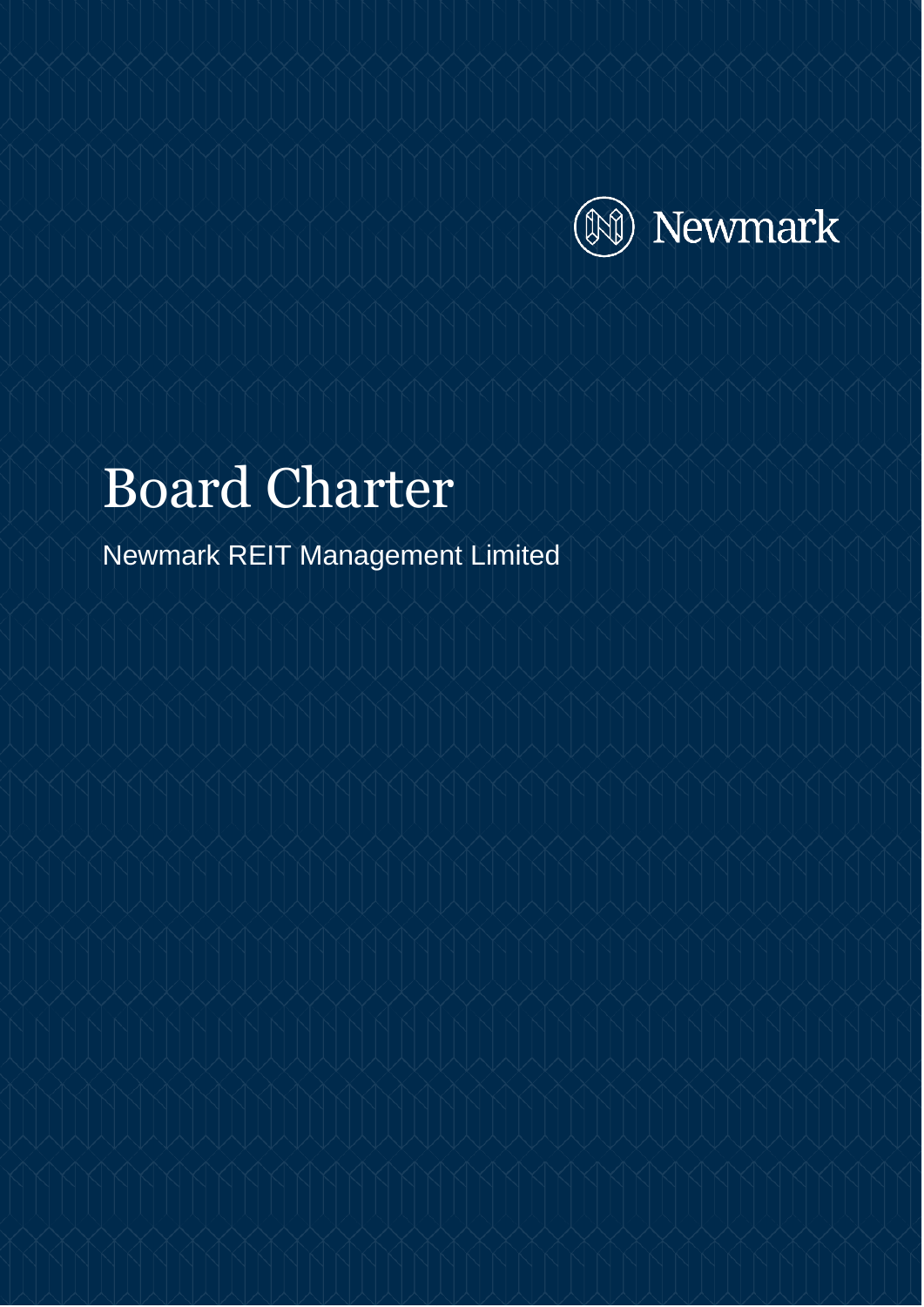#### Policy details

| <b>Compliance Policies and Procedures</b> |                                                                                                                     |  |  |
|-------------------------------------------|---------------------------------------------------------------------------------------------------------------------|--|--|
| <b>Description</b>                        | Document describing the roles, responsibilities and composition of the Board of<br>Newmark REIT Management Limited. |  |  |
| <b>Adopted</b>                            | 12 November 2021                                                                                                    |  |  |
| <b>Next review</b>                        | 12 November 2022                                                                                                    |  |  |

#### Version history

| <b>Date</b>        | Author(s)     | <b>Notes</b>             |
|--------------------|---------------|--------------------------|
| l 12 November 2021 | Peter Hulbert | Adopted 12 November 2021 |

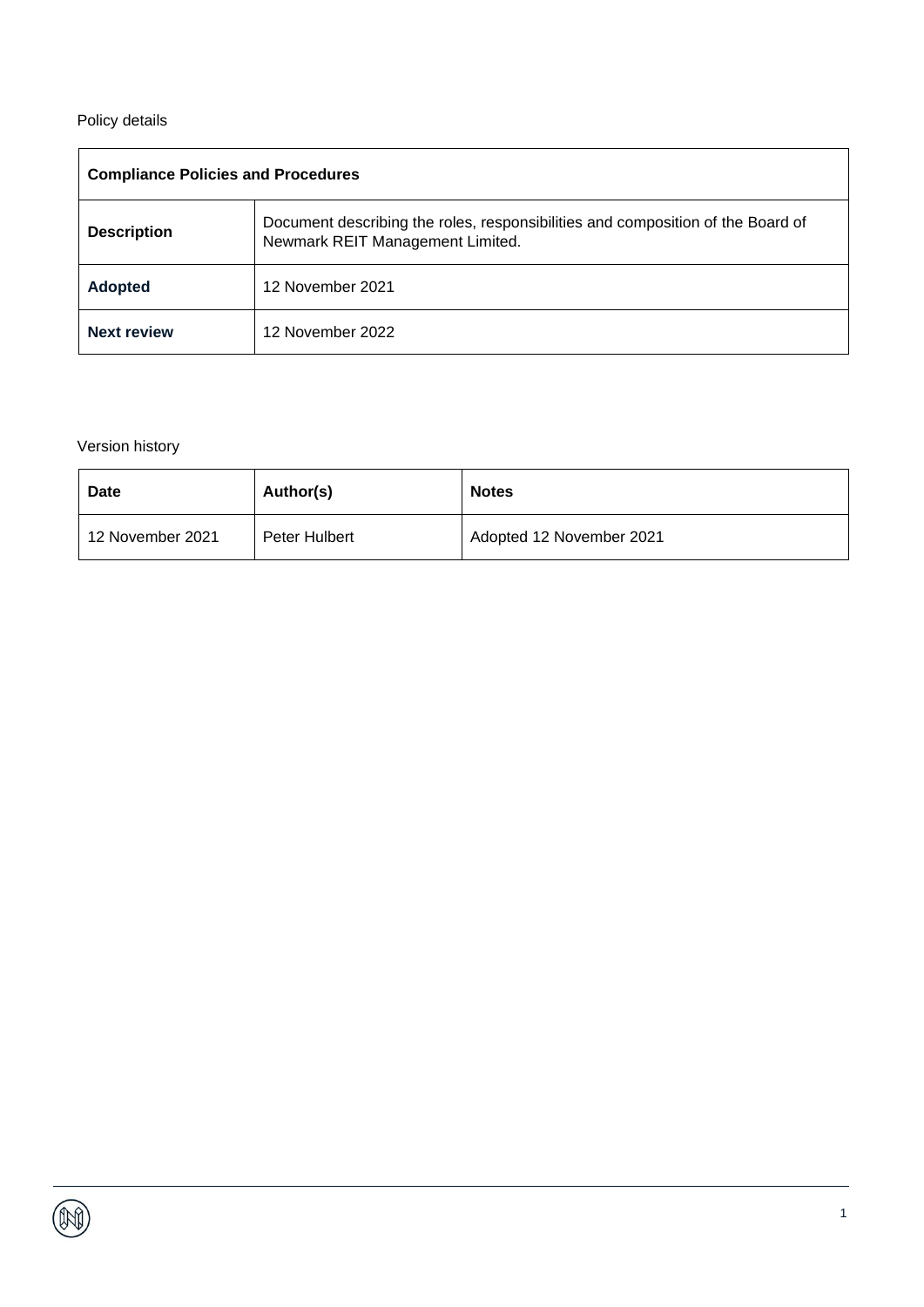# Contents

| 1.0  |  |
|------|--|
| 2.0  |  |
| 3.0  |  |
| 3.1  |  |
| 3.2  |  |
| 4.0  |  |
| 5.0  |  |
| 6.0  |  |
| 7.0  |  |
| 8.0  |  |
| 9.0  |  |
| 10.0 |  |
| 11.0 |  |
| 12.0 |  |
| 13.0 |  |
| 14.0 |  |
| 15.0 |  |
| 16.0 |  |
|      |  |

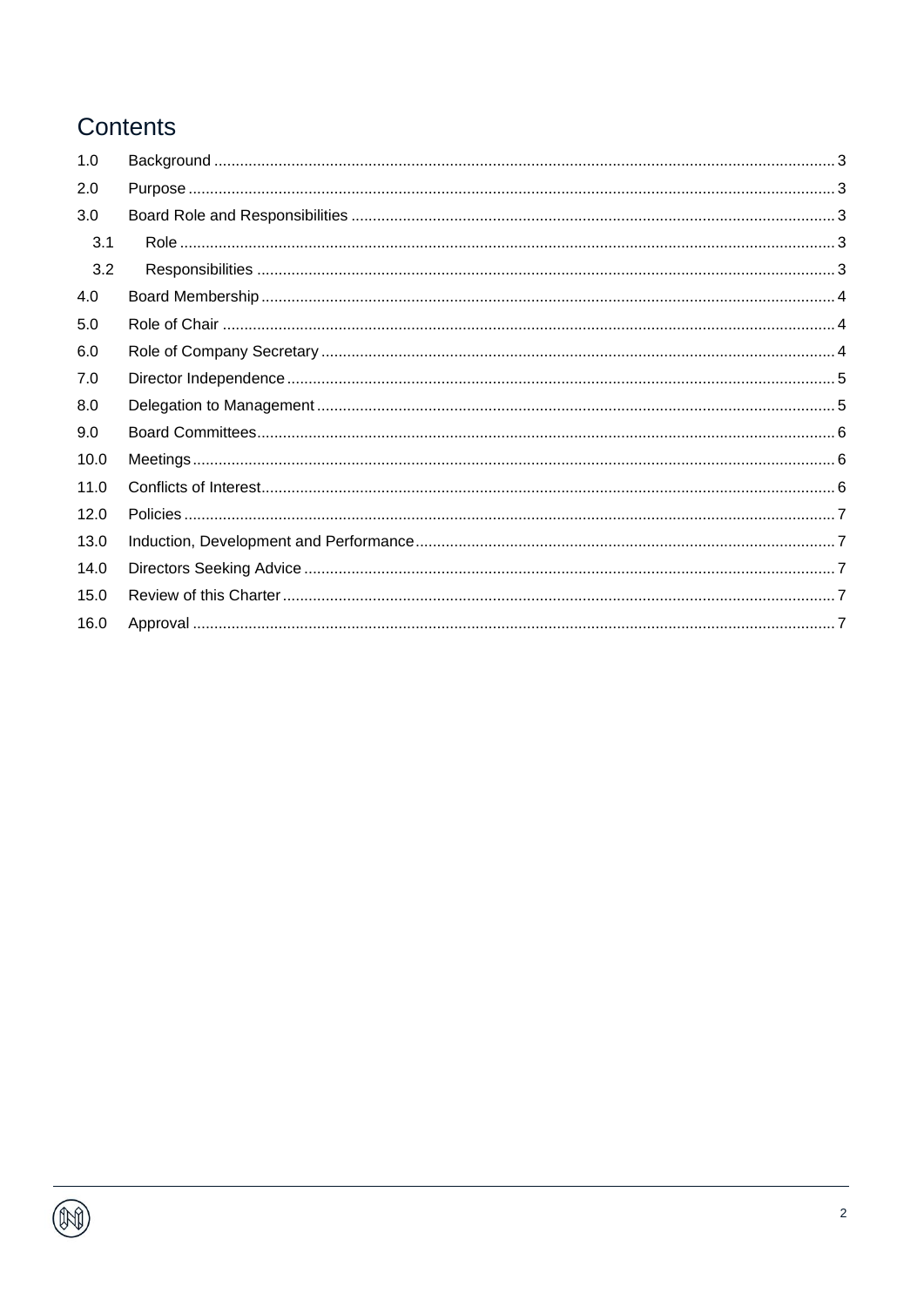# <span id="page-3-0"></span>1.0 Background

Newmark REIT Management Limited (the **Company**) is the responsible entity of the ASX listed Newmark Property REIT, formed by the stapling of units in Newmark Hardware Trust and Newmark Capital (Chadstone) Property Trust.

In this Board Charter:

- (a) Newmark Hardware Trust and Newmark Capital (Chadstone) Property Trust are collectively referred to as the **Group**;
- (b) the Board of the Company is referred to as the **Board**;
- (c) the unit holders of Newmark Hardware Trust and Newmark Capital (Chadstone) Property Trust are collectively referred to as the **Securityholders**;
- (d) the Investment Manager is Newmark Property Funds Management Pty Ltd (**NPFM**); and
- (e) the Joint Managing Directors (**JMDs**) are the joint managing directors of the Newmark Property Group Pty Ltd (the Company's parent entity).

#### <span id="page-3-1"></span>2.0 Purpose

This Board Charter sets out the roles, responsibilities and composition of the Board.

# <span id="page-3-2"></span>3.0 Board Role and Responsibilities

#### <span id="page-3-3"></span>3.1 Role

The Board's role is to ensure that the Company acts in the best interests of Securityholders, consistent with the Group's purpose and values, and to guide the strategic direction of the Group in order to increase long term value for Securityholders.

#### <span id="page-3-4"></span>3.2 Responsibilities

The Board's responsibilities include:

- (a) deciding the strategic direction of the Group;
- (b) monitoring the implementation of the Group's strategic objectives;
- (c) monitoring the performance of the Investment Manager;
- (d) appointing the Group's Company Secretary;
- (e) monitoring the Group's governance framework and policies, including its Corporate Governance Statement;
- (f) monitoring risk management systems and controls, codes of conduct and legal compliance;
- (g) approving and monitoring the operational and financial performance of the Group;
- (h) determining the distribution policies of the Group; and
- (i) overseeing the Group's communications with Securityholders to ensure they are informed of all material developments.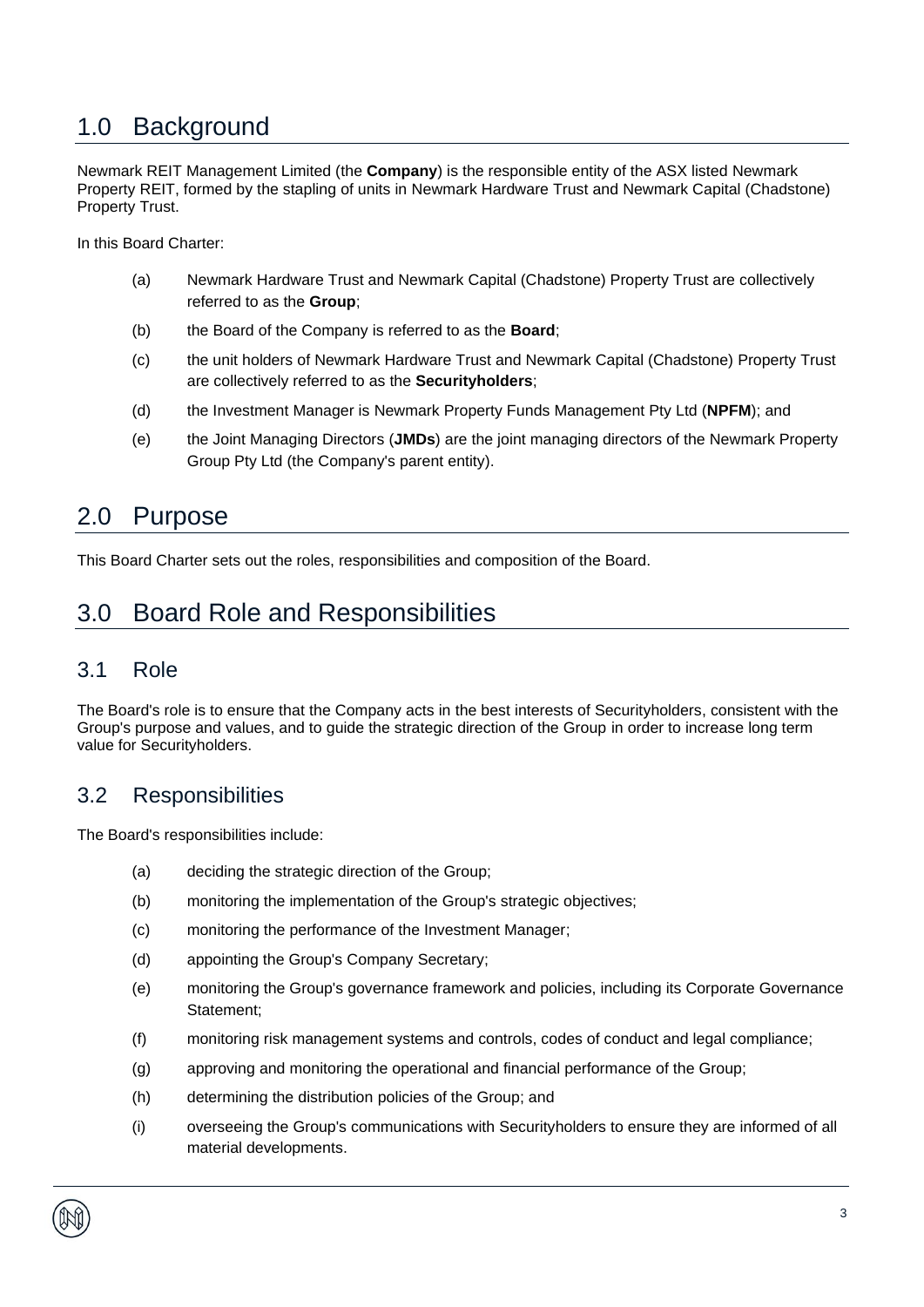# <span id="page-4-0"></span>4.0 Board Membership

- (a) The Board will determine the size and composition of the Board in accordance with the terms of the constitution of the Company, this Board Charter and the requirements of the *Corporations Act 2001* (Cth) (**Corporations Act**).
- (b) The Board will be comprised of the following:
	- (i) a majority of Non-Executive Directors who satisfy the criteria for independence set out in section 7 (and in the guidelines referred to in that section);
	- (ii) Directors with an appropriate range of skills, expertise and experience from a diverse range of backgrounds;
	- (iii) Directors who have a proper understanding of, and competence to deal with, current and emerging issues of the business; and
	- (iv) Directors who can effectively review and challenge the performance of management and exercise independent judgment.
- (c) The Board will determine and regularly review the composition of the Board having regard to the optimum number and skill mix of the Directors, subject to the limits imposed by the constitution of the Company and the terms served by existing Non-Executive Directors.

# <span id="page-4-1"></span>5.0 Role of Chair

- (a) The Board will appoint one of the Directors to be the Chair of the Board.
- (b) The Chair must be a Non-Executive Director and must not be a JMD.
- (c) The role of the Chair is to:
	- (i) lead the Board;
	- (ii) promote effective, respectful and constructive relations between the Directors and between the Board and management;
	- (iii) provide support to the JMDs in operating the Group's business;
	- (iv) exercise the powers delegated to the Chair by the Board;
	- (v) uphold the Group's purpose and promote the achievement of its strategic objectives; and
	- (vi) set the Board agenda and annual calendar.

#### <span id="page-4-2"></span>6.0 Role of Company Secretary

- (a) The Board will appoint at least one Company Secretary;
- (b) The Company Secretary is accountable to the Board through the Chair.
- (c) The Company Secretary will co-ordinate all Board business and other matters related to the effective and proper functioning of the Board.
- (d) All Directors will be able to directly access to the Company Secretary.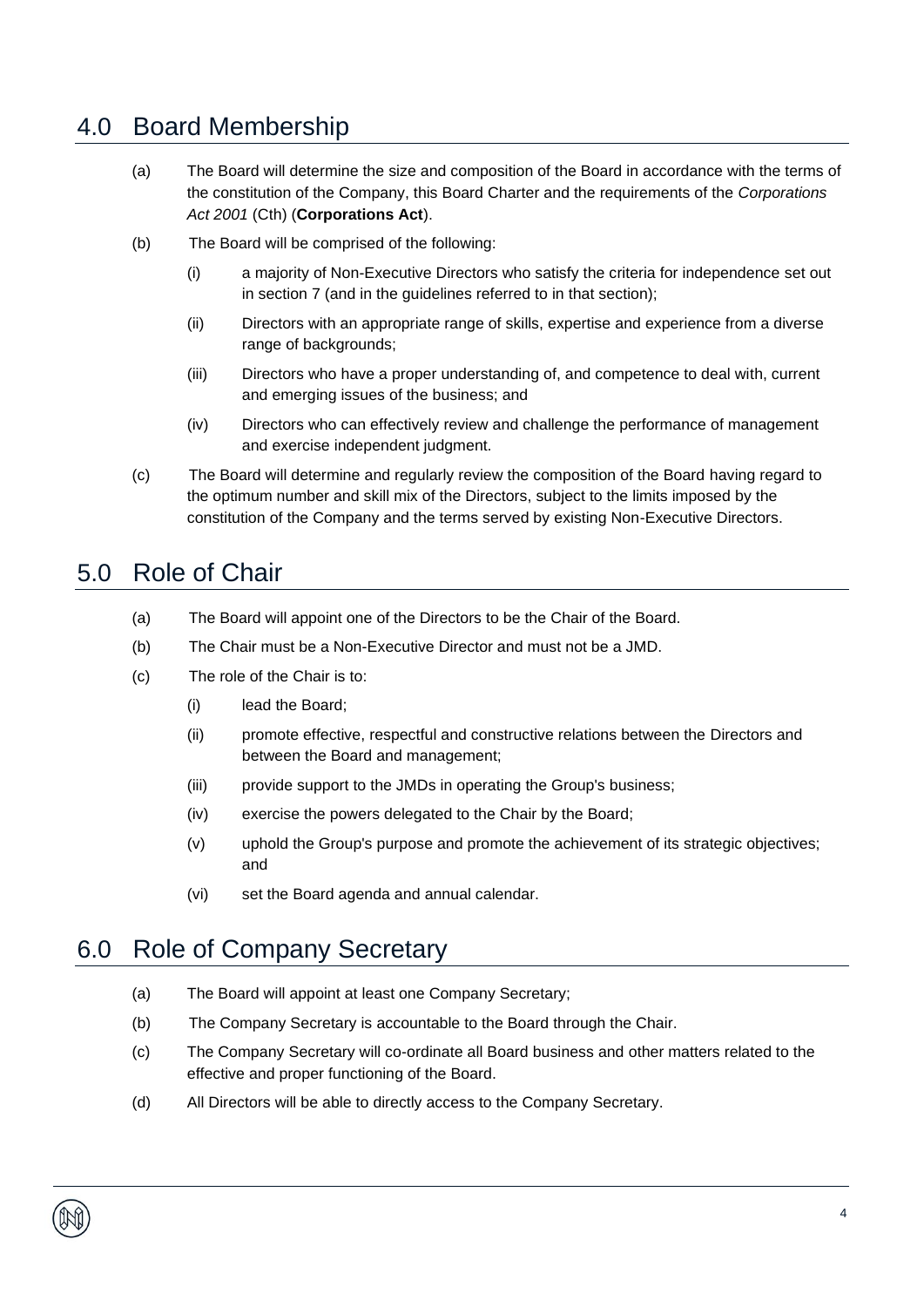# <span id="page-5-0"></span>7.0 Director Independence

- (a) The Board is to determine a set of guidelines that outline the relevant factors to be considered in making an assessment of independence of Directors.
- (b) The Board will assess each Director's independence upon appointment and annually during their term of appointment.
- (c) Directors must continuously disclose to the Board any interests which may affect, or be seen to affect, their independence.
- (d) A Director will not be independent if the Director:
	- (i) is, or has been, employed in an executive capacity by the entity or any of its child entities and there has not been a period of at least three years between ceasing such employment and serving on the board;
	- (ii) receives performance-based remuneration (including options or performance rights) from, or participates in an employee incentive scheme of, the entity;
	- (iii) is, or has been within the last three years, in a material business relationship (eg as a supplier, professional adviser, consultant or customer) with the entity or any of its child entities, or is an officer of, or otherwise associated with, someone with such a relationship;
	- (iv) is, represents, or has been within the last three years, an officer or employee of, or professional adviser to, a substantial holder;
	- (v) has close personal ties with any person who falls within any of the categories described above; or
	- (vi) has been a director of the entity for such a period that their independence from management and substantial holders may have been compromised.

#### <span id="page-5-1"></span>8.0 Delegation to Management

- (a) Responsibility for the day-to-day management of the business of the Group is delegated by the Board to the JMDs, except for the matters set out in section 3.
- (b) The delegated responsibilities of the JMDs include:
	- (i) the day-to-day management and administration of the Group and its business in accordance with the strategy, business plans and policies approved by the Board;
	- (ii) developing business plans, budgets and strategies, and making recommendations to the Board on these business plans, budgets and strategies;
	- (iii) developing and maintaining the Group's risk management systems, and developing strategies for the management of these risks (to be considered by the Board) where they may have a material impact on the Group;
	- (iv) recommending to the Board significant operational changes, and major capital expenditure, acquisitions or divestments beyond any delegated thresholds;
	- (v) reporting regularly to the Board in a timely and detailed manner, in order to allow the Board to effectively discharge its duties; and
	- (vi) adopting and exercising any additional powers which may be delegated by the Board.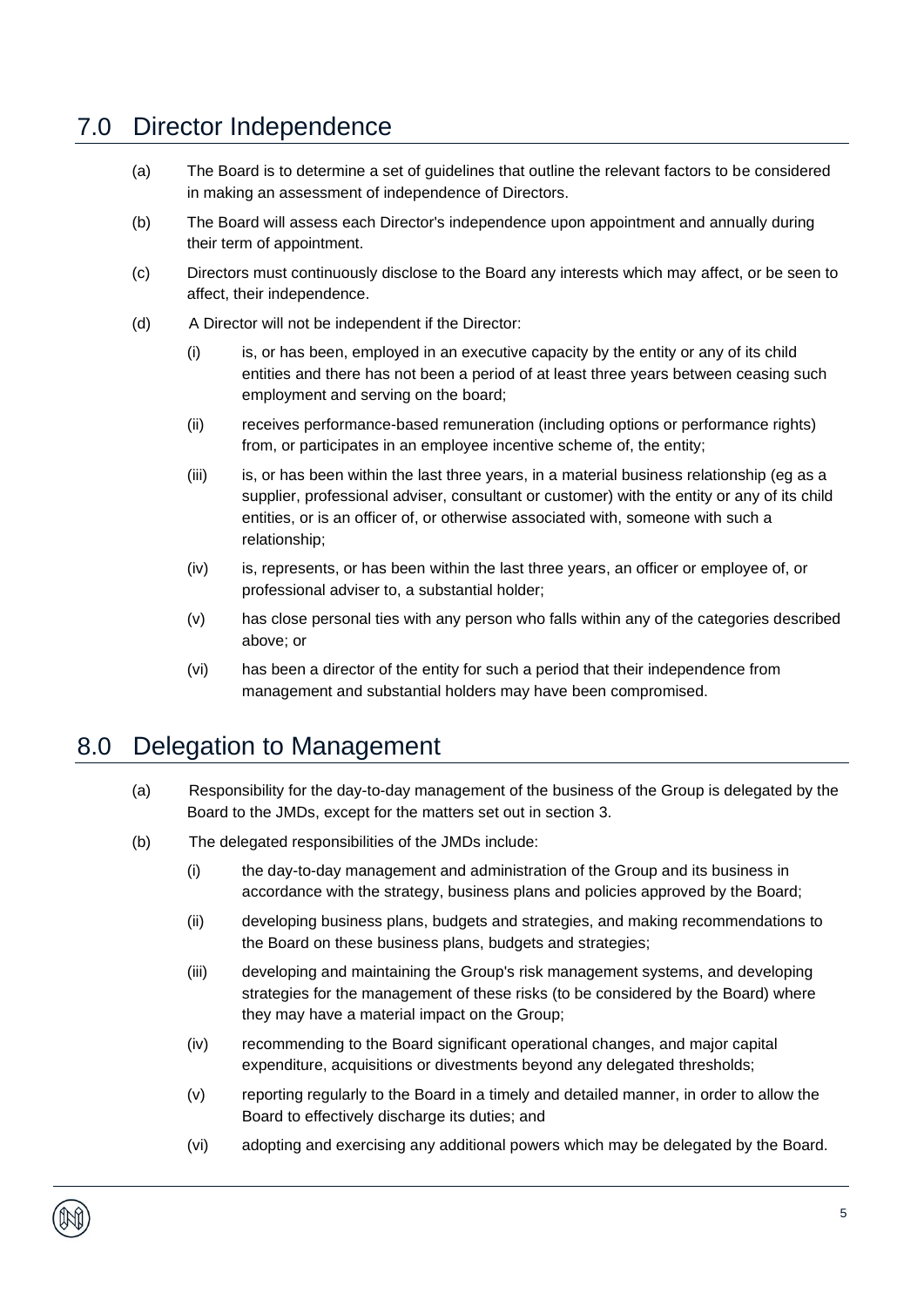- (c) The Board will hold management accountable in relation to the provision of information in a form, timeframe and quality which enables it to discharge its duties effectively.
- (d) Directors may request further information from management at any time where they consider it appropriate.

#### <span id="page-6-0"></span>9.0 Board Committees

- (a) The Board may decide to delegate any of its powers, authorities and discretions to a Committee or Committees of the Board.
- (b) Committee members will be appointed by the Board by resolution.
- (c) Each Committee is to have a chair, who is to be an independent, Non-Executive Director.
- (d) The Board will determine and periodically review the charters of Committees. The performance of each Committee will be reviewed at least annually by the Board, any amendments to the relevant charter will be considered by the Board.
- (e) The Committees that may be constituted by the Board may include the following:
	- (i) Audit Risk and Compliance Committee;
	- (ii) Investment Committee;
	- (iii) Manager Resources Committee;
	- (iv) Nominations Committee; and
	- (v) any other Committee created on an ad hoc basis under a resolution of the Board, with its scope, authority and discretions clearly defined by the Board at that time.

#### <span id="page-6-1"></span>10.0 Meetings

- (a) The Board will meet a minimum of six times per year, with additional meetings as required.
- (b) The Chair is responsible, in addition to and in consultation with the JMDs and Company Secretary, for the conduct of all Board meetings, such as approving meeting agendas and ensuring that recommendations align with the Board's strategic direction.
- (c) The Board will meet in accordance with the proceedings and quorum requirements set out in the constitution of the Company.
- (d) For each meeting of the Board, the Company Secretary will, subject to a decision of the Chair:
	- (i) circulate agendas and minutes to all Directors;
	- (ii) take minutes;
	- (iii) maintain and hold a record of submissions, papers, and minutes; and
	- (iv) maintain and hold a record of all approvals and recommendations made by the Board.

# <span id="page-6-2"></span>11.0 Conflicts of Interest

(a) Directors are subject to fiduciary and statutory duties to not place themselves in a position which gives rise to a real or substantial possibility of a conflict of interest.

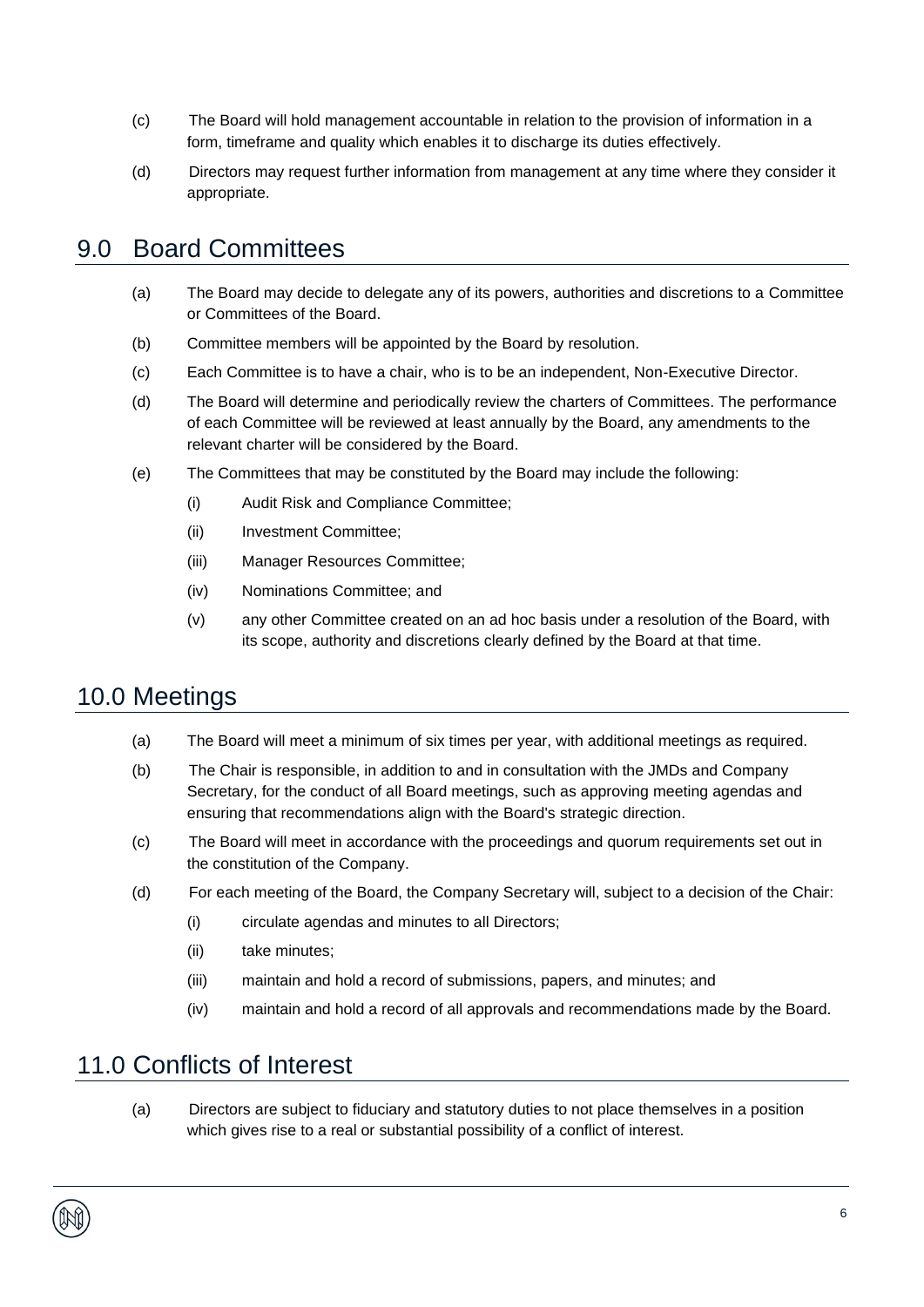- (b) The Related Party Transactions and Conflicts of Interest Policy provides guidance to Directors in how to deal with conflicts of interest.
- (c) Where a Director has an interest which gives rise to a real or substantial possibility of conflict with the interests of the Group, they must give notice to the Board.

#### <span id="page-7-0"></span>12.0 Policies

- (a) The Board may adopt new or amended Group policies and procedures upon a recommendation from a Board Committee.
- (b) The Board will act in accordance with the values of the Group, corporate governance policies, the constitution of the Company, the ASX Listing Rules, and the Corporations Act.

#### <span id="page-7-1"></span>13.0 Induction, Development and Performance

- (a) Each new Director appointed to the Board will participate in an induction programme.
- (b) The Board will review the performance of Directors annually. These reviews may be carried out with the assistance of an external party.
- (c) A Non-Executive Director, determined by the Board, will review the performance of the Chair, considering the views of other Directors annually. This review may be carried out with the assistance of an external party.
- (d) Directors may request training and development when appropriate at the expense of the Group.

# <span id="page-7-2"></span>14.0 Directors Seeking Advice

- (a) Each director, and the Board as a whole, may seek independent professional advice with the approval of the Chair and at the expense of the Company.
- (b) Each Director should consult the Chair and JMDs before seeking independent professional advice.
- (c) External advice obtained by a Director of the Board will be made available to all Directors, except where the Chair decides otherwise.

# <span id="page-7-3"></span>15.0 Review of this Charter

The Board will, at least once in each year, review this Board Charter and each Board Committee charter to determine its ongoing appropriateness.

# <span id="page-7-4"></span>16.0 Approval

This Board Charter was approved and adopted by the Board on 12 November 2021.